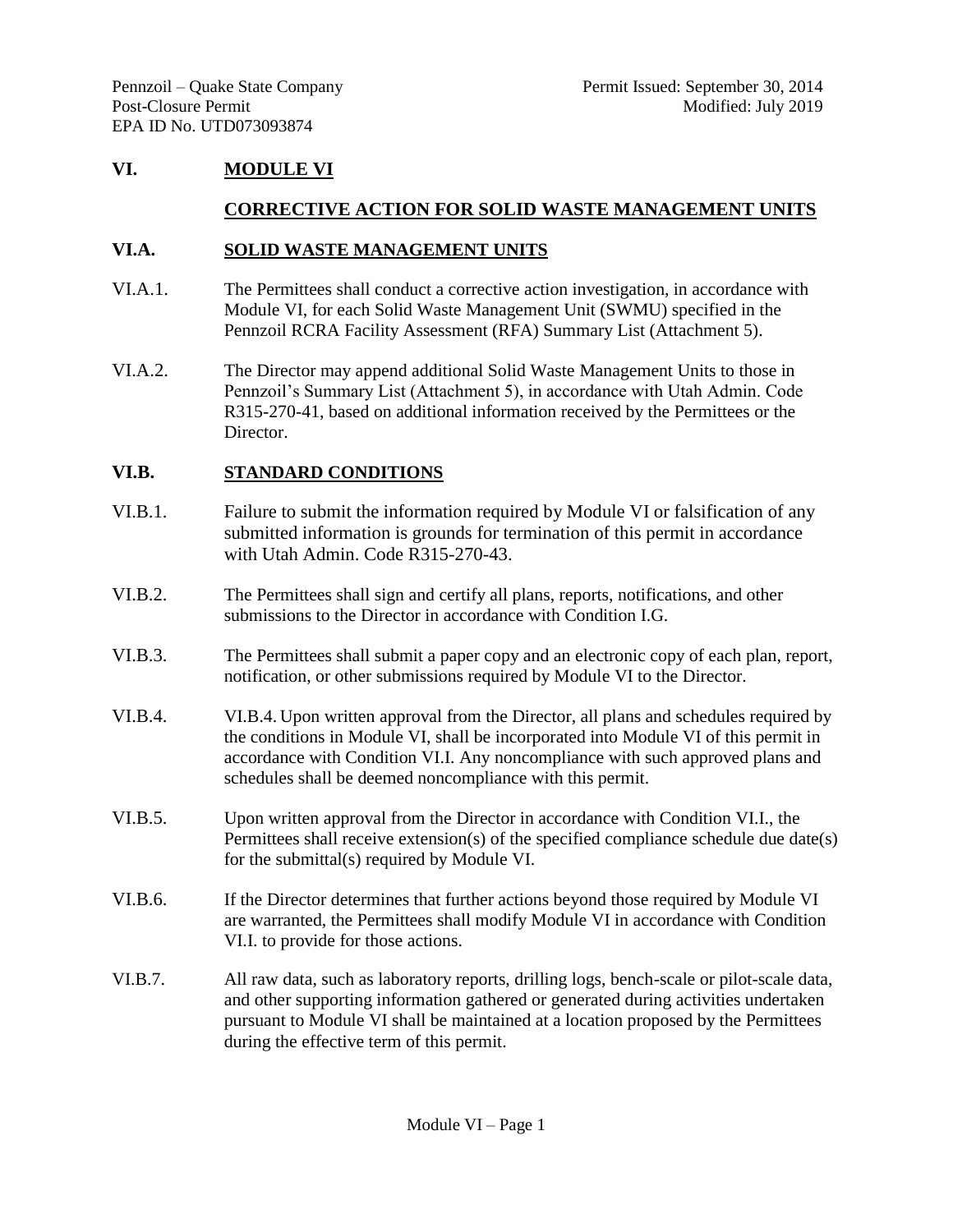## **VI.C. RCRA FACILITY INVESTIGATION**

- VI.C.1. The Permittees shall conduct a RCRA Facility Investigation (RFI) to determine the nature and extent of known and suspected releases of hazardous wastes and/or hazardous waste constituent(s) from each Solid Waste Management Unit (SWMU) at the Facility and to gather data to support the Corrective Action Plan. The Permittees shall conduct the RFI in accordance with the approved workplan required by Condition VI.C.2.
- VI.C.2. The Permittees shall prepare and submit a RFI Workplan for review and approval by the Director.
- VI.C.3. The Permittees shall conduct the RFI for the Solid Waste Management Units contained in Pennzoil's RFA Summary List (Attachment 5), in accordance with the schedule specified in Table VI-1.
- VI.C.4. The RFI Workplan required by Condition VI.C.2 shall include the following plans, designated as Task II:
- VI.C.4.a. Project management plan describing the technical approach to the investigation, schedules, milestone reports and personnel;
- VI.C.4.b. Data Collection Quality Assurance Plan to establish and document all monitoring procedures;
- VI.C.4.c. Data Management Plan to track investigation data and results;
- VI.C.4.d. Health and Safety Plan for safe conduct of corrective action activities; and
- VI.C.4.e. Community Relations Plan for public dissemination of information.
- VI.C.5. The RFI Workplan required by Condition VI.C.2. shall provide for the following, designated as Task III.:
- VI.C.5.a. Characterization of the environmental setting at the Former Pennzoil Roosevelt Refinery, including the hydrogeology, soils, surface water, sediment, and air;
- VI.C.5.b. Source characterization of all waste management units at the Former Pennzoil Roosevelt Refinery, including the nature of the unit and the type of waste placed in the unit as described by chemical and physical characteristics;
- VI.C.5.c. Contamination characterization, including analysis of hazardous waste and hazardous waste constituents from Solid Waste Management Units and the effects of such hazardous waste and hazardous waste constituents on groundwater, soils, surface water, sediment, air, subsurface gases; and,

Module VI – Page 2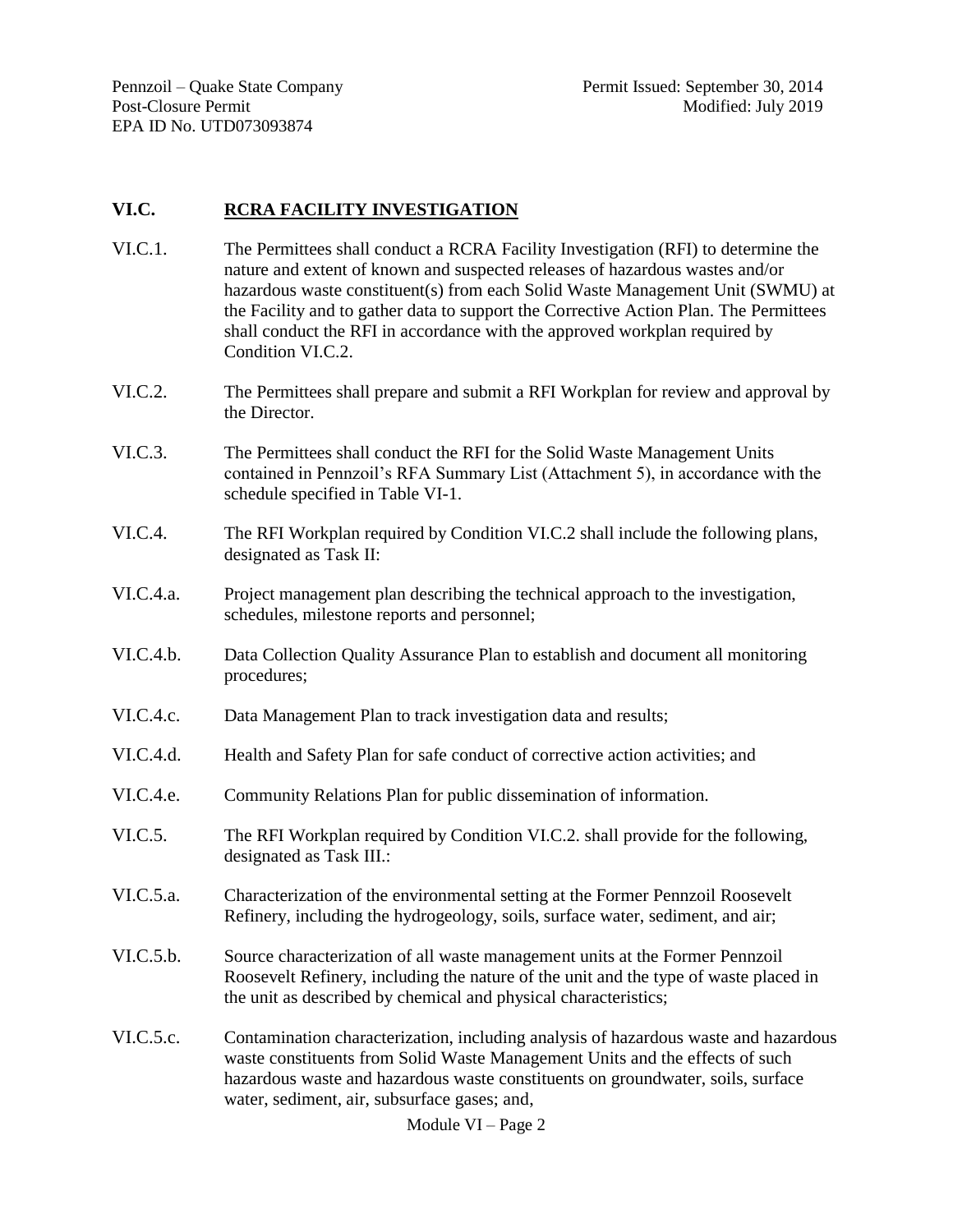- VI.C.5.d. Potential receptor identification describing the potential for human and environmental impact from contaminant exposure from the facility;
- VI.C.6. The RFI Workplan required by Condition VI.C.2 shall include an RFI Report of all facility investigations, designated as Task IV. The objective of this task is to ensure that the investigation data are sufficient in quality and quantity to describe the nature and extent of contamination, potential threat to human health and the environment, and to develop a Corrective Action Plan. This RFI Report shall include:
- VI.C.6.a. Data analysis of the type and extent of contamination at each SWMU including sources and migration pathways;
- VI.C.6.b. Protection standards for groundwater, soil, or other relevant protection standards.
- VI.C.7. The RFI compliance schedules specified in Table VI-1**,** shall be modified in accordance with Condition VI.I.

# **VI.D. INTERIM MEASURES**

- VI.D.1. If, during the course of any activity initiated in compliance with the permit conditions of Module VI of this permit, the Director or the Permittees determine that a release or potential release of hazardous waste and/or hazardous waste constituent(s) from a Solid Waste Management Unit poses a threat to human health and the environment, the Permittees may be required to perform specific interim measures.
- VI.D.2. The Director shall notify the Permittees in writing of the requirement to perform the interim measures in accordance with Condition VI.D.1.
- VI.D.3. Within 30 calendar days after receiving the written notification requiring the Interim Measures Plan as specified in VI.D.2., the Permittees shall provide the Interim Measures Plan to the Director for review and approval. The Interim Measures Plan shall identify specific action(s) to be taken to implement the interim measures and a schedule for implementing the required measures. The Interim Measures Plan shall be incorporated into this permit. The Interim Measures Plan shall include, but not be limited to, the following:
- VI.D.3.a. A statement of the objectives of the interim measure explaining how the interim measure will mitigate a potential threat to human health (health and safety requirements) and the environment, is consistent with and integrated into any long term solution at Former Pennzoil Roosevelt Refinery, or both;
- VI.D.3.b. Data collection quality assurance and data management information;
- VI.D.3.c. Design plans and specifications, construction requirements, operation and maintenance requirements, project schedules, and final design documents;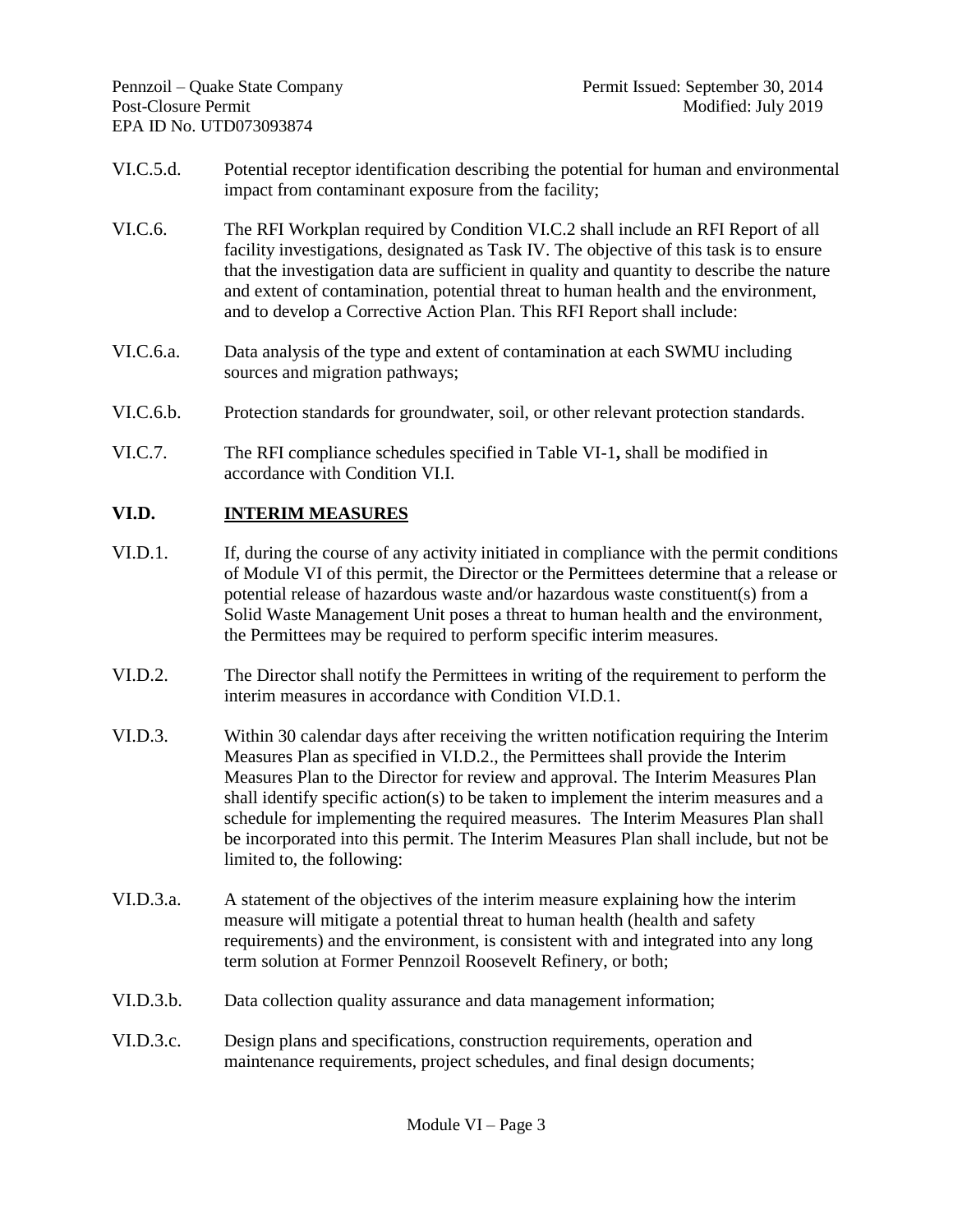- VI.D.3.d. Construction quality assurance objectives, inspection activities, sampling requirements, and documentation; and
- VI.D.3.e. Schedule for submittal of the following reports; progress reports, interim measures workplan, final design documents, draft interim measures report, and final interim measures report.
- VI.D.4. The Permittees may initiate interim measures in accordance with Conditions VI.D.5 and VI.D.6.
- VI.D.5. In determining whether an interim measure is required, the Director shall consider the following:
- VI.D.5.a. Time required to develop and implement a final remedy;
- VI.D.5.b. Actual and potential exposure of human and environmental receptors;
- VI.D.5.c. Actual and potential contamination of drinking water supplies and sensitive ecosystems;
- VI.D.5.d. The potential for further degradation of the medium absent interim measures;
- VI.D.5.e. Presence of hazardous waste in containers that may pose a threat of release;
- VI.D.5.f. Presence and concentration of hazardous waste in soils, including hazardous waste constituent(s), that have the potential to migrate to groundwater or surface water;
- VI.D.5.g. Weather conditions that may affect the current levels of contamination;
- VI.D.5.h. Risks of fire, explosion, or accident; and,
- VI.D.5.i. Other situations that may pose threats to human health and the environment.

#### **VI.E. NOTIFICATION REQUIREMENTS FOR AND ASSESSMENT OF NEWLY - IDENTIFIED SOLID WASTE MANAGEMENT UNITS**

- VI.E.1. The Permittees shall notify the Director in writing, of any newly identified SWMU(s) not identified in Condition VI.A., within 30 calendar days of discovering the SWMU(s). The notification shall include the location of the new SWMU(s) and information on the suspected or known wastes at the site.
- VI.E.2. Within 150 calendar days following discovery of the SWMU(s), the Permittees shall submit a SWMU Assessment Plan to the Director for review and approval.
- VI.E.3. The SWMU Assessment Plan shall include:

Module VI – Page 4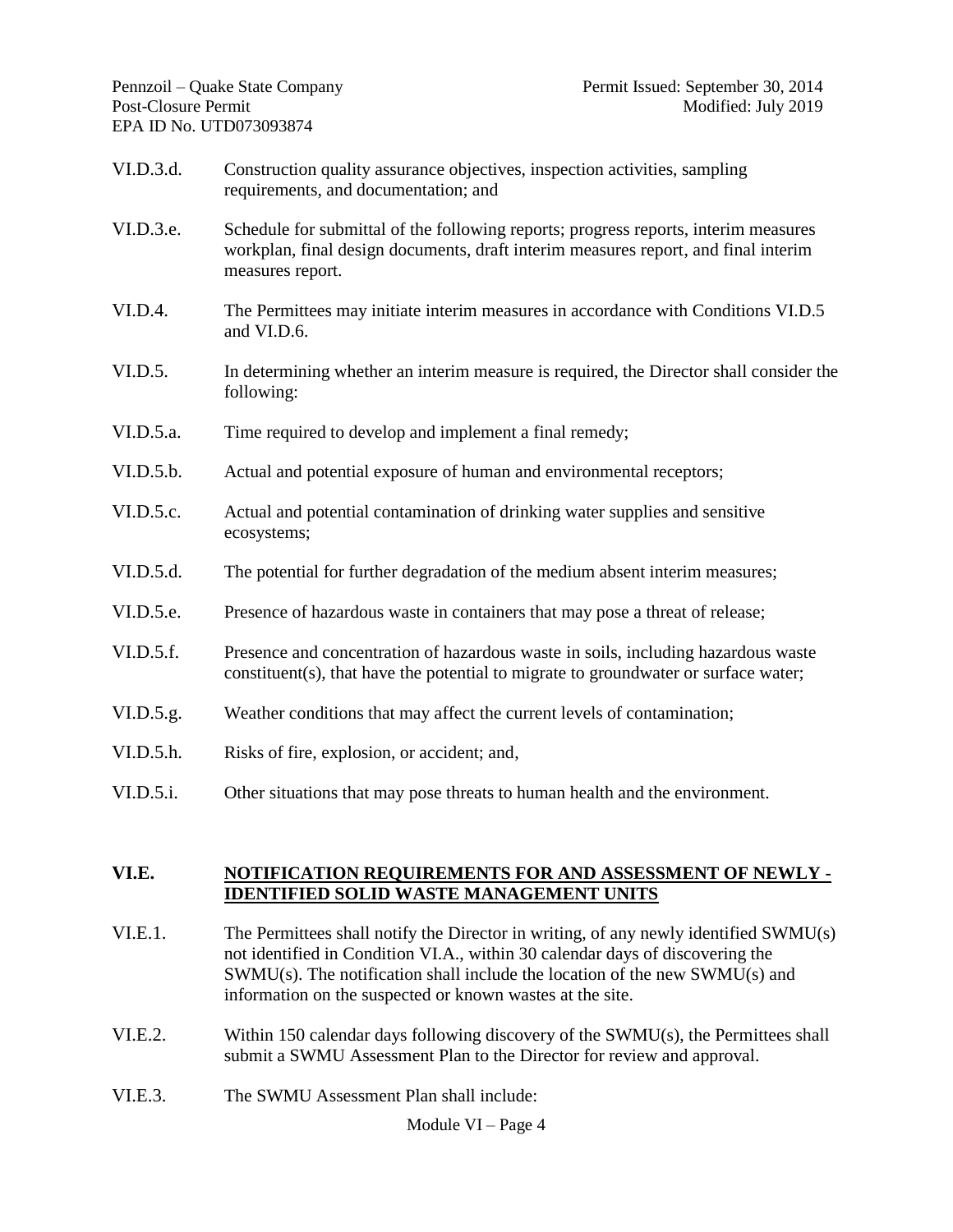- VI.E.3.a. A description of past and present operations at the unit(s); and
- VI.E.3.b. Any groundwater, surface water, soil (surface or subsurface strata), or air sampling and analysis data needed to determine whether a release of hazardous waste or hazardous waste constituents from such units has occurred. The SWMU Assessment Plan shall demonstrate that the sampling and analysis program, if applicable, is capable of yielding representative samples and shall include parameters sufficient to identify migration of hazardous waste and hazardous waste constituents from the newly discovered SWMU(s) to the environment.
- VI.E.4. If the Director does not approve of the SWMU Assessment Plan, he/she shall provide a written notice to the Permittees of the Plan's deficiencies. The written notice will specify a due date for submittal of a revised assessment plan.
- VI.E.5. Upon approval by the Director, the SWMU Assessment Plan, shall be incorporated into this Permit in accordance with Condition VI.I.
- VI.E.6. The Permittees shall implement the approved SWMU Assessment Plan within 30 calendar days of approval.
- VI.E.7. Within 30 days of completion of the SWMU Assessment Plan, the Permittees shall submit a SWMU Assessment Report to the Director.
- VI.E.8. The SWMU Assessment Report shall describe all results obtained from the implementation of the approved SWMU Assessment Plan. For each newly listed SWMU, the Report shall provide:
- VI.E.8.a. The SWMU location, identified on a map;
- VI.E.8.b. The type and function of the SWMU, including general dimensions and a structural description;
- VI.E.8.c. The period during which the SWMU was operated; and
- VI.E.8.d. A list of all wastes managed at the SWMU and results of all sampling and analysis used to determine whether releases of hazardous wastes and hazardous waste constituents have occurred, are occurring, or are likely to occur from the unit.
- VI.E.9. Based on the results of SWMU Report, the Director shall determine the need for further investigations at specific unit(s) included in the SWMU Assessment. If the Director determines that such investigations are needed, the Director shall require the Permittees to prepare a plan for such investigations. This plan shall be reviewed for approval in accordance with the RFI Workplan under Condition VI.C.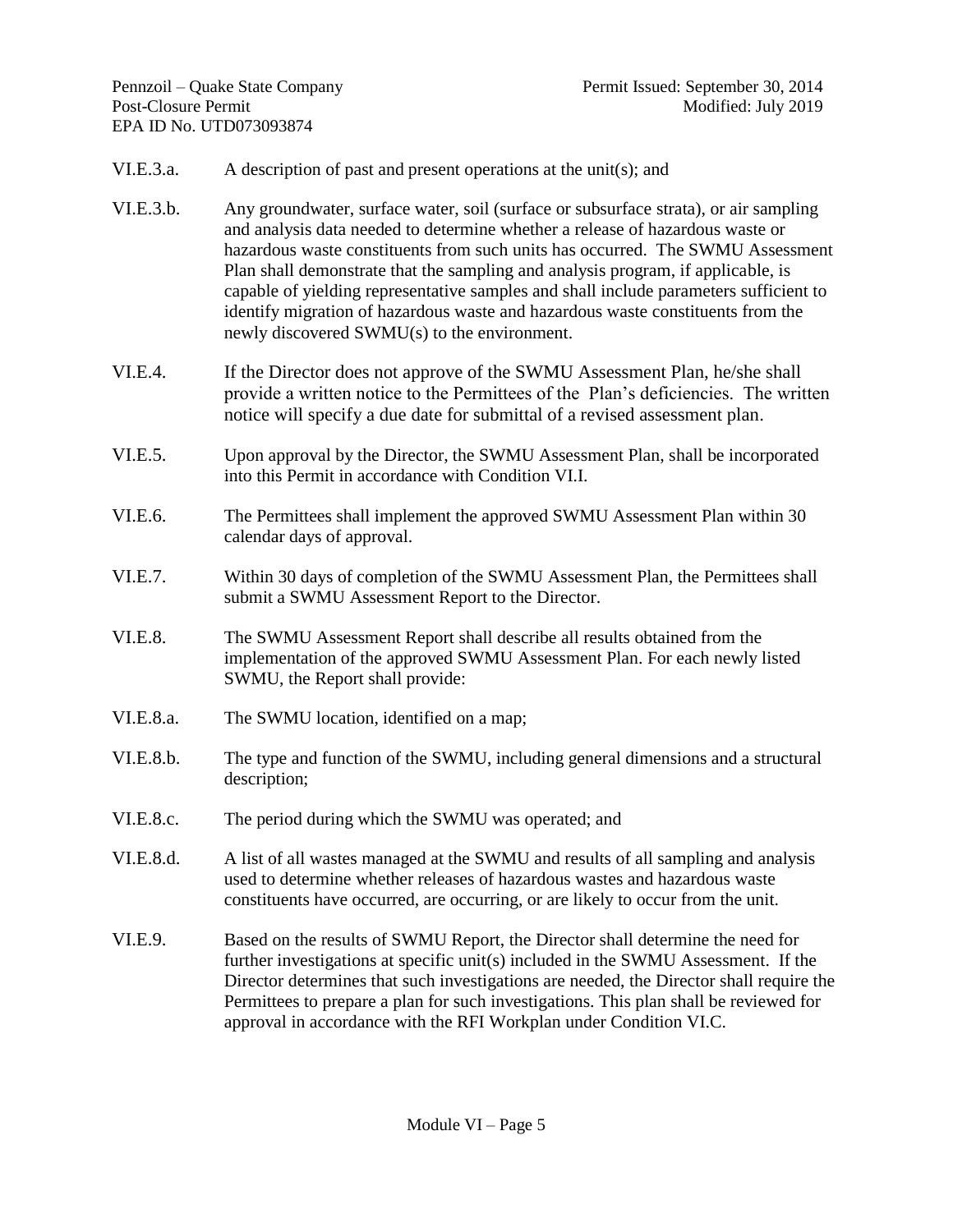VI.E.10. Within fifteen (15) days of discovery, the Permittees shall notify the Director in writing of any release(s) of hazardous waste and hazardous waste constituents discovered during the course of groundwater monitoring, field investigation, environmental auditing, or other activities undertaken during the RFI. Such releases may be from already documented or newly identified SWMUs. The Director shall require further investigation of the new releases. A plan for such investigation will be reviewed for approval by the Director.

# **VI.F. CORRECTIVE ACTION PLAN**

- VI.F.1. Based on the results of the RFI, the Permittees shall submit to the Director, for review and approval, a Corrective Action Plan (CAP) for all SWMUs that have been identified to have had a release of hazardous waste and hazardous waste constituents. The purpose of the CAP is to develop and evaluate corrective action alternatives and to outline one or more alternate corrective measures which will satisfy the target cleanup objectives. The CAP shall include:
- VI.F.1.a. Target cleanup objectives;
- VI.F.1.b. Corrective action(s) which shall satisfy target cleanup objectives;
- VI.F.1.c. Summary of all corrective measure alternatives examined for the CAP; and
- VI.F.1.d. Schedule for implementation of the corrective action(s) according to the time frame and schedule of this Permit.
- VI.F.2. The Permittees shall submit the CAP in accordance with the schedule specified in Table VI-2.
- VI.F.3. The Director will approve, or disapprove and provide comments to the Permittees, as to the corrections or modifications needed to the CAP.
- VI.F.4. Upon receipt of comments, the Permittees shall submit a new CAP for the Director's approval.
- VI.F.5. The Director shall consider performance, reliability, implementability, safety, human health, and the environmental impact of the measure(s) in approving the CAP.
- VI.F.6. Upon approval of the CAP, the Permittees shall implement the corrective action(s) according to the schedule as approved in the CAP. The approved schedule for the CAP shall be incorporated in Table VI-2, Corrective Action Compliance Schedule.
- VI.F.7. The Permittees shall furnish or retain all personnel, materials, and services necessary for the implementation of the CAP.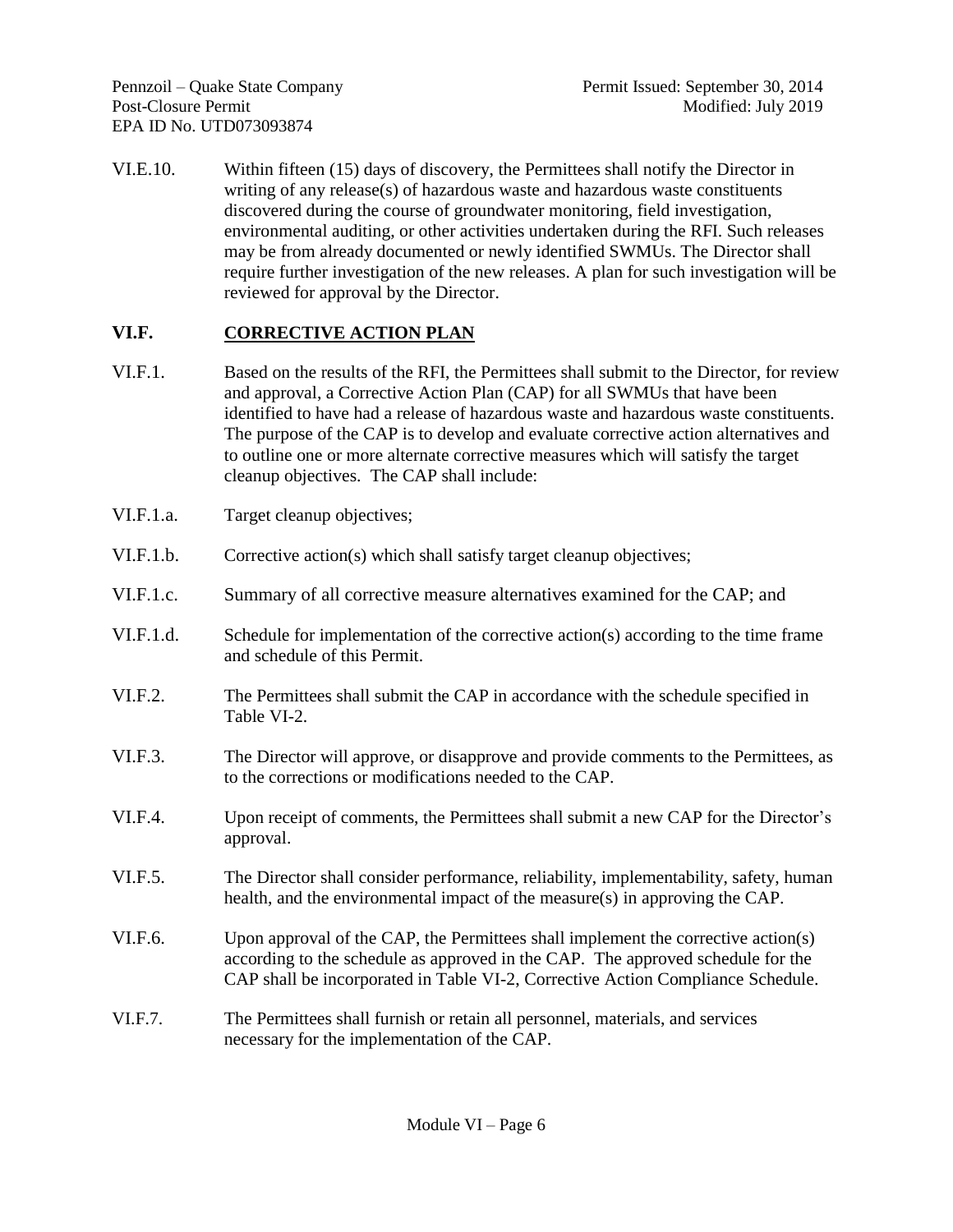### **VI.G. DETERMINATION OF NO FURTHER ACTIONS**

- VI.G.1. The Permittees may petition the Director to terminate the schedule of compliance for Corrective Action of SWMUs (Module VI) as a Class 3 permit modification in accordance with Condition I.D.2.
- VI.G.2. The Permittees may petition the Director for a no further action determination for a SWMU that meets the requirements of  $R315-101-6(c)(1)$  of Utah Admin. Code. The petition shall contain information based on the RCRA Facility Investigation demonstrating that there are no releases of hazardous waste or hazardous waste constituent(s) that pose a threat to human health or the environment from SWMUs at the Former Pennzoil Roosevelt Refinery, Duchesne County, Utah.
- VI.G.3. A determination of no further action, in accordance with Condition VI.G.1, shall not preclude the Director from requiring further investigations, studies, or remediation at a later date if new information or subsequent analysis indicates a release or potential of a release from a SWMU at the Former Pennzoil Roosevelt Refinery, Duchesne County, Utah. In such a case, the Director shall initiate either a modification to the Corrective Action Schedule of Compliance (Module VI) in accordance with Condition I.D. or rescind the determination of VI.G.1.

### **VI.H. REPORTING REQUIREMENTS**

- VI.H.1. The Permittees shall submit to the Director written semi-annual progress reports of all activities conducted pursuant to Tables VI-1 and VI-2 of Module VI.
- VI.H.2. The semiannual progress reports shall contain:
- VI.H.2.a. A description of the work completed;
- VI.H.2.b. Summaries of all findings and all raw data;
- VI.H.2.c. Summaries of all problems encountered during the reporting period and actions taken or to be taken to rectify problems; and
- VI.H.2.d. Projected work for the next reporting period.
- VI.H.3. The Permittees shall maintain copies of other reports, drilling logs, and data at a local repository proposed by the Permittees during the effective period of this permit. The Permittees shall provide copies of the said reports, logs, and data to the Director upon request.
- VI.H.4. As specified under Condition VI.B.6., the Director may require the Permittees to conduct new or more extensive assessments, investigations, or studies, as needed, based on information provided in these progress reports or other supporting information.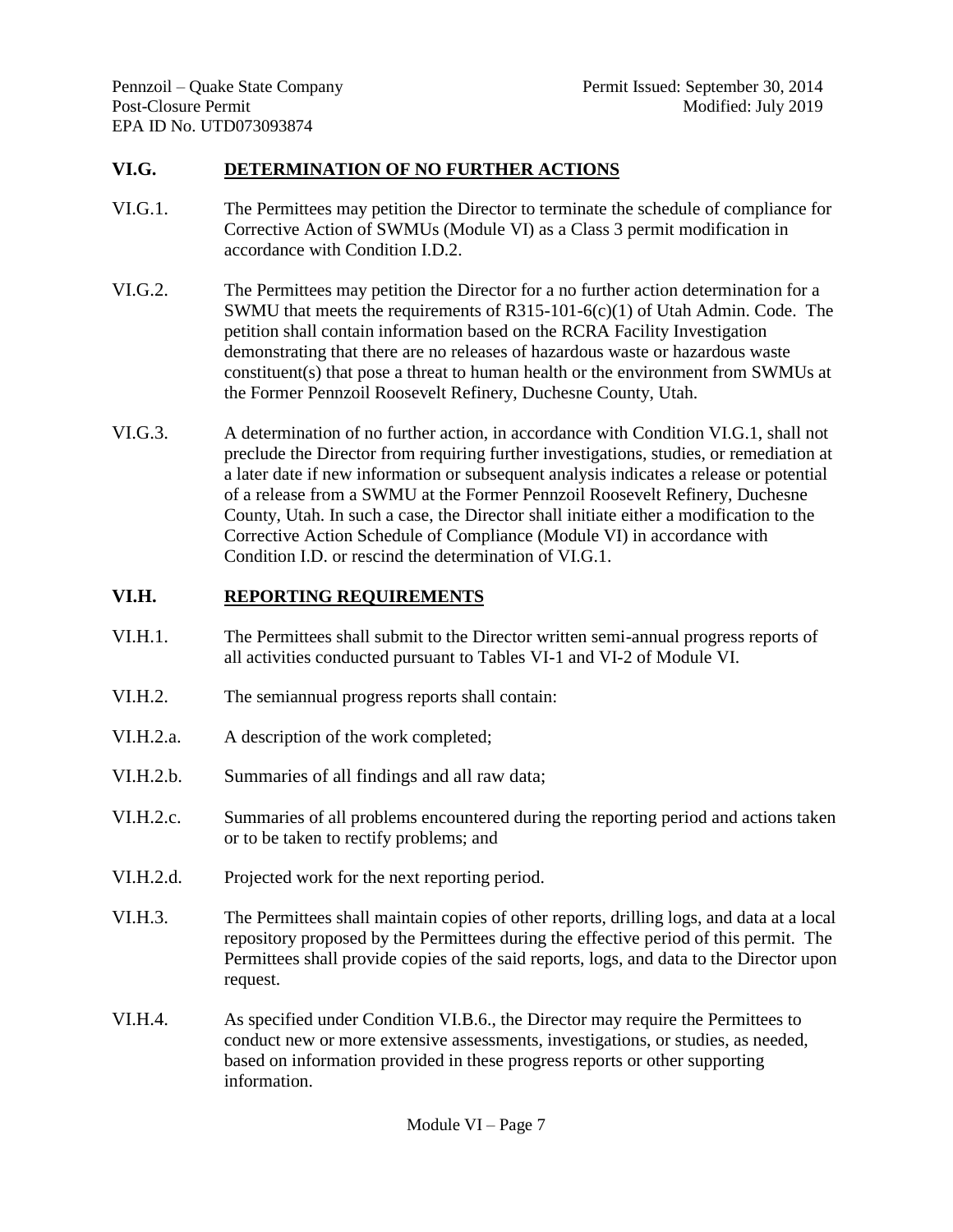### **VI.I. MODIFICATION OF THE CORRECTIVE ACTION SCHEDULE OF COMPLIANCE (MODULE VI)**

- VI.I.1. A request for modifications of the final compliance dates pursuant to the permit conditions in Module VI shall be submitted to the Director for approval, in accordance with Condition I.D.1. Final compliance dates in the Corrective Action Schedule of Compliance include:
- VI.I.1.a. The compliance date(s), as specified in Table VI-1, for submittal of the RCRA Facility Investigation Final Report (Task IV);
- VI.I.1.b. The compliance date(s), as specified in Table VI-2, for submittal of the final Corrective Action Plan, in accordance with Condition VI.F.2.;
- VI.I.1.c. Compliance dates specified in Table VI-2, for implementing the approved plans and reports; and
- VI.I.1.d. Compliance dates for quarterly submittal of progress reports.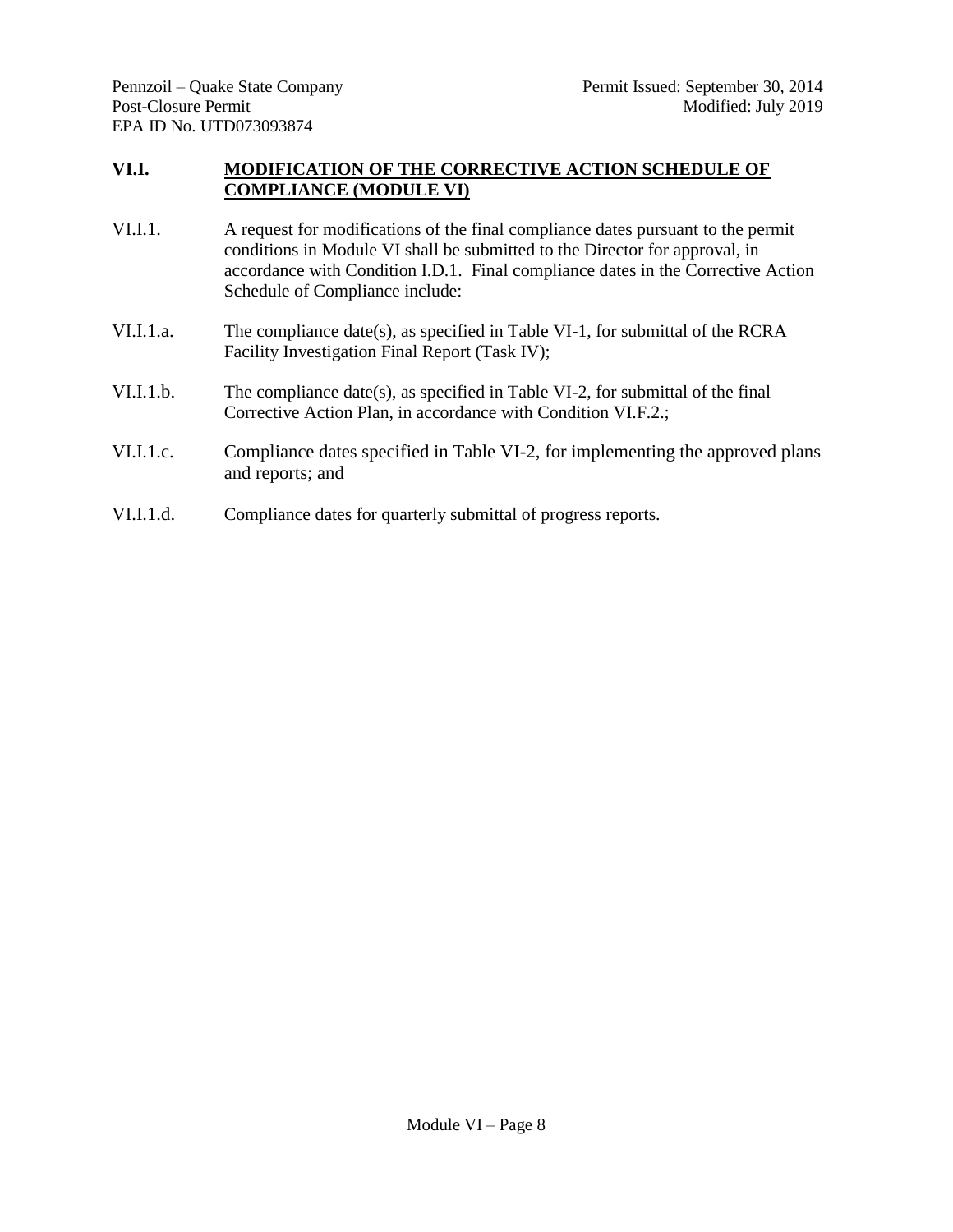Pennzoil – Quake State Company Post-Closure Permit EPA ID No. UTD073093874

#### **TABLE VI-1** RCRA Facility Investigation Compliance Schedule

The Permittees shall perform the activities as outlined below:

| 1. | <b>Activity</b><br>Submit Task I - Current conditions<br>report            | Date Submitted or Due Date<br>Current Conditions Report - June 14,<br>1993                                         |
|----|----------------------------------------------------------------------------|--------------------------------------------------------------------------------------------------------------------|
| 2. | Submit Draft Task II - RFI workplan<br>and Task III schedule of Activities | Phase I RFI Work Plan - November 17,<br>1995. Addendum Phase I RFI Work Plan<br>$-$ July 31, 2000                  |
| 3. | Begin Task II - RFI workplan and<br>Task III - Facility Investigation      | Phase I RFI began in July 1996<br>Addendum Phase I RFI began in April<br>2001                                      |
| 4. | Submit Task IV - Investigation<br>Analysis                                 | RFI Phase I Report submitted April 7,<br>1997<br>Addendum Phase I RFI Report<br>submitted June 14, 2002            |
| 5. | Progress Reports on Task I through<br>IV                                   | Semi-annually, starting 180 calendar<br>days after approval of RFI Work Plan,<br>until completion of all RFI work. |
| 6. | Submit Tasks II and III Final and<br>Summary reports                       | RFI Phase I Report submitted April 7,<br>1997<br>Addendum Phase I RFI Report<br>submitted June 14, 2002            |
| 7. | Submit RFI Report                                                          | Final RFI Report submitted October 19,<br>2007                                                                     |

Module VI – Page 9

8. Submit CAP CAP submitted June 2009